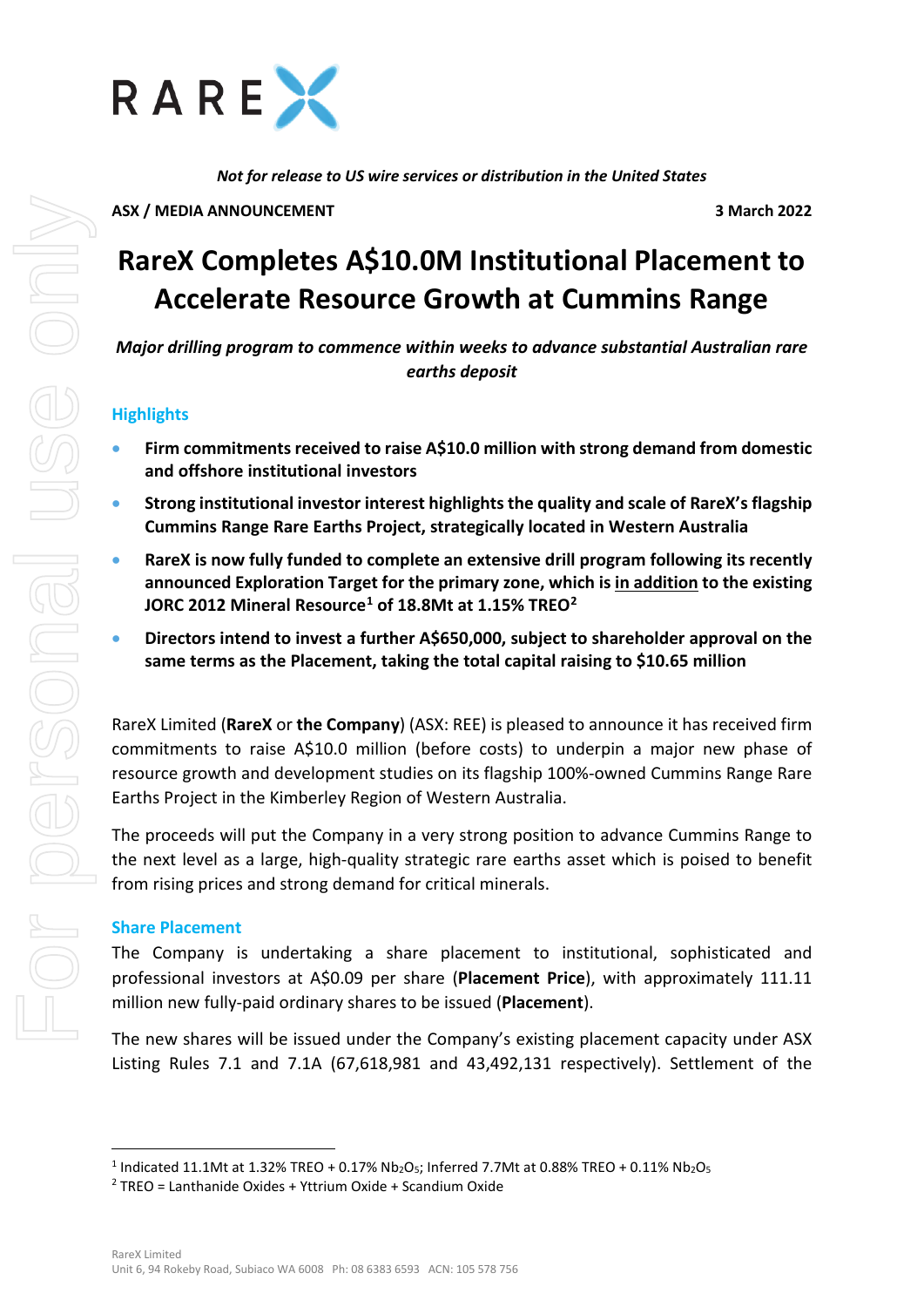

Placement is expected to occur on Wednesday, 9 March 2022 and the new shares will rank equally with the Company's existing shares on issue.

The Placement Price represents a:

- 10.0% discount to the last traded price of A\$0.10 on 28 February 2022; and
- 18.1% discount to the 15-day volume weighted average price of A\$0.109.

Current Directors, in aggregate, have agreed to subscribe for up to A\$650,000 (subject to shareholder approval), taking the total capital raising to \$10.65m (before costs).

### **Use of Funds**

Funds raised in the Placement will be used to fund the following activities:

- A major new program of drilling at Cummins Range Rare Earths Project, with 30,000 metres budgeted for 2022 to expand and upgrade the current Mineral Resource;
- Further drilling to evaluate the recent high-grade phosphate discovery adjacent to Cummins Range;
- Study work and permitting activities at Cummins Range Rare Earths Project;
- Business development activities; and
- General working capital.

Canaccord Genuity (Australia) Limited and Bridge Street Capital Partners Pty Ltd acted as Joint Lead Managers to the Placement.

RareX Managing Director, Jeremy Robinson said: "*We are very pleased with the overwhelming demand for this equity capital raising from both offshore and domestic institutions, many of which are first time investors in RareX.* 

*"This is a strong endorsement of our corporate strategy and is testament to the underlying quality of RareX's Cummins Range Project. We are now fully funded to pursue an extremely exciting drilling program to grow the Resource to the next level as set out in our recently released Exploration Target.* 

*"If we are successful, Cummins Range would rank as a top-3 rare earths project in Australia and one of the largest and most significant new rare earths development assets globally. The rare earths sector is about to go through another phase of significant growth, and we are very well placed to benefit with ownership of a large, high-grade asset in a Tier-1 jurisdiction.* 

*"We thank our existing shareholders for their ongoing support and welcome many new highquality institutions to our register."*

#### **RareX on track to expand resource at Cummins Range**

The Cummins Range Project is located 130km south-west of Halls Creek in the East Kimberley Region of Western Australia and is one of only two known carbonatite-hosted rare earth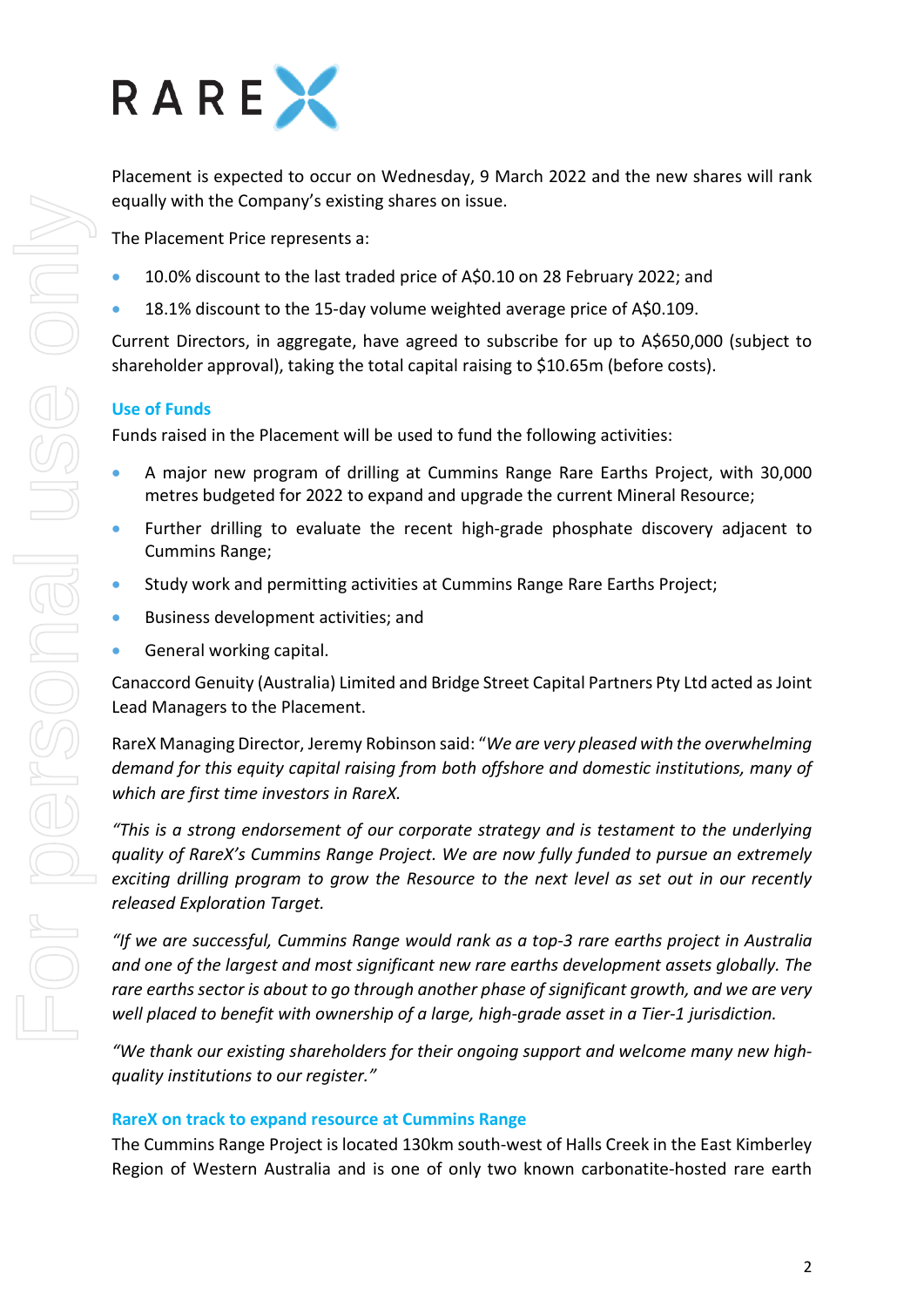

deposits in Australia. The Current JORC 2012 Mineral Resource of the Project is 18.8Mt at 1.15% TREO + 0.14%  $Nb_2O_5$  (Indicated Resource of 11.1Mt at 1.32% TREO + 0.17%  $Nb_2O_5$ ; Inferred Resource of 7.7Mt at 0.88% TREO +  $0.11\%$  Nb<sub>2</sub>O<sub>5</sub>).

Recent drilling success indicates wide zones of high-grade mineralisation in the primary zone, extending mineralisation at depth and providing confidence to deliver upon the recently announced Exploration Target of 23-41Mt at 1.6-2.4% TREO for the primary zone. This Exploration Target is **in addition** to the existing JORC 2012 Mineral Resource of 18.8Mt at 1.15% TREO.

*The potential quantity and grade of the Exploration Target is conceptual in nature, and there has been insufficient exploration to estimate a Mineral Resource and it is uncertain if further exploration will result in the estimation of a Mineral Resource.* 

If this Exploration Target is realised, Cummins Range has the potential to be a top-3 rare earth deposit in Australia.

The Exploration Target is supported by exceptional assay results received for diamond hole CDX0016, targeting the north-western extension of the primary rare earths zone down-dip. The hole intersected a cumulative total of 51m at 2.5% TREO, comprised of four high-grade zones of:

- 21.2m at 1.8% TREO from 134.3m;
- 7.3m at 3.5% TREO from 174m;
- 2.2m at 6.8% TREO from 247.3m; and
- 13.8m at 2.7% TREO from 273m.

The preliminary mineralogy on primary ore confirms relatively coarse massive monazite as the rare earths host within carbonatite (same as Mt Weld) with mineral expression from surface.

RareX intends to target the primary zone as part of a major new drilling program set to commence in April.

This announcement has been authorised for release by the Board of RareX.

# **For further information, please contact:**

Jeremy Robinson Managing Director Ph: +61 8 6383 6593